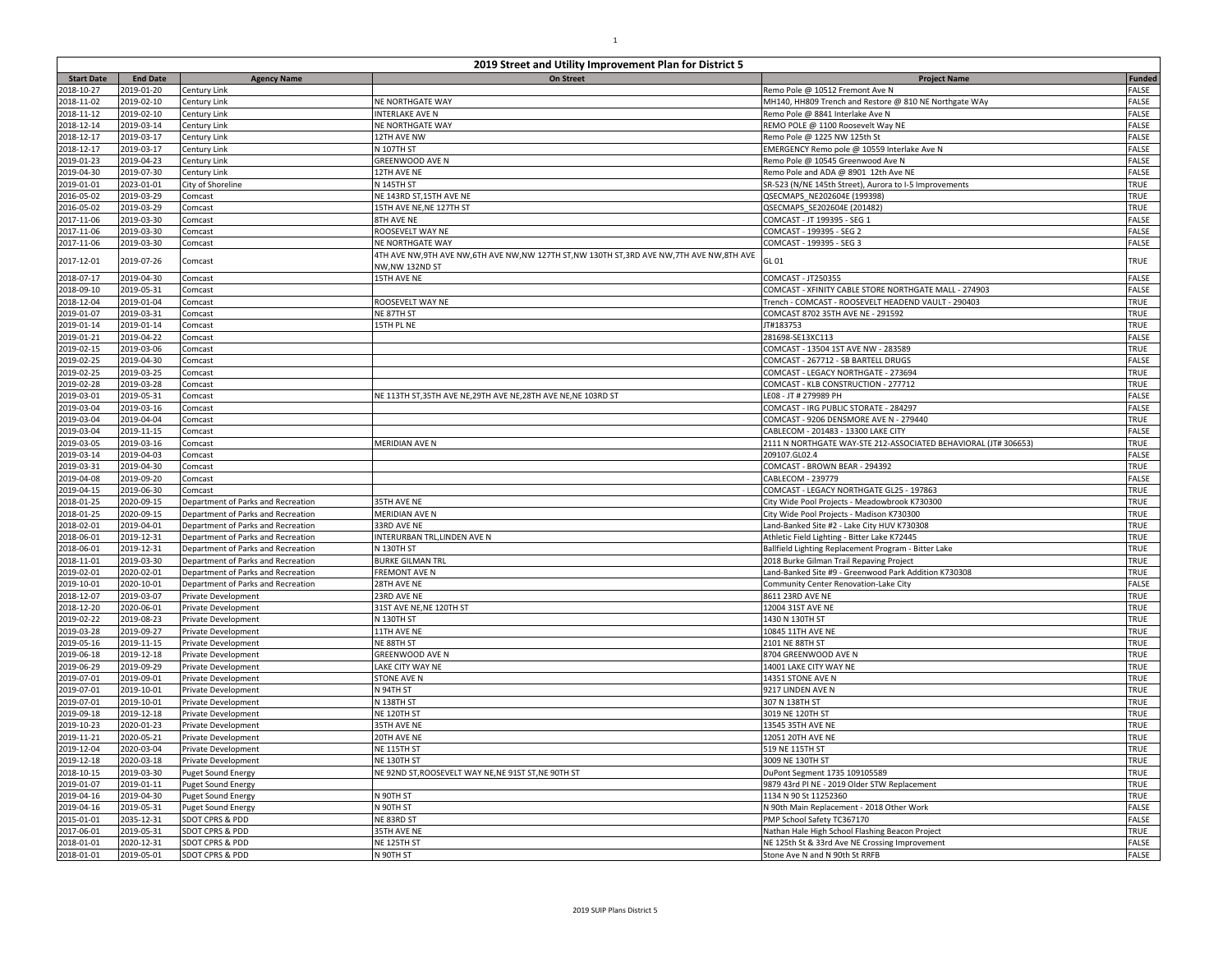| <b>Start Date</b>        | <b>End Date</b>          | <b>Agency Name</b>                                       | <b>On Street</b>                                                                                                                                                                  | <b>Project Name</b>                                                                                      | <b>Funded</b>       |
|--------------------------|--------------------------|----------------------------------------------------------|-----------------------------------------------------------------------------------------------------------------------------------------------------------------------------------|----------------------------------------------------------------------------------------------------------|---------------------|
|                          |                          |                                                          | NE 80TH ST,NE 85TH ST,NE 84TH ST,NE 89TH ST,NE 88TH ST,35TH AVE NE,NE 70TH ST,NE 82ND ST,NE                                                                                       |                                                                                                          |                     |
| 2018-06-11               | 2019-05-24               | <b>SDOT CPRS &amp; PDD</b>                               | BLAKELEY ST,NE 77TH ST,NE 47TH ST,NE 75TH ST,NE 55TH ST,NE 73RD ST,NE 50TH ST,NE 52ND ST,NE 81ST AAC - 35th Ave NE (2018 AAC Package 2)<br>ST, NE 68TH ST, NE 45TH PL, NE 65TH ST |                                                                                                          | TRUE                |
| 2018-07-16               | 2019-04-30               | <b>SDOT CPRS &amp; PDD</b>                               | 30TH AVE NE                                                                                                                                                                       | New Sidewalks - 30th Ave NE - 130th to 137th                                                             | TRUE                |
| 2018-08-01               | 2019-05-31               | <b>SDOT CPRS &amp; PDD</b>                               | AURORA AVE N,14TH AVE NW,ASHWORTH AVE N,GREENWOOD AVE N,N 100TH ST,3RD AVE NW,COLLEGE<br>WAY N,15TH AVE NW,NW 92ND ST,HOLMAN RD NW,13TH AVE NW,1ST AVE NW,8TH AVE NW              | NGW - North Seattle Neighborhood Greenway                                                                | <b>TRUE</b>         |
| 2018-08-23               | 2019-03-25               | <b>SDOT CPRS &amp; PDD</b>                               | ASHWORTH AVE N,1ST AVE NW,N 100TH ST,NW 92ND ST                                                                                                                                   | BMP - Neighborhood Greenway Projects - North Seattle N 92nd St NGW (2018 NSF North Package)              | <b>TRUE</b>         |
| 2018-08-23               | 2019-03-25               | <b>SDOT CPRS &amp; PDD</b>                               | AURORA AVE N                                                                                                                                                                      | NSF - Aurora Ave N Art Corridor - N 85 St to N 105 St (2018 NSF North Package)                           | TRUE                |
| 2018-09-05               | 2019-09-28               | <b>SDOT CPRS &amp; PDD</b>                               | 45TH AVE NE                                                                                                                                                                       | Bridge Planning Study: 45th Ave NE/Thornton Creek (45th Ave NE @ NE 97th St)                             | FALSE               |
| 2018-09-05               | 2019-09-28               | <b>SDOT CPRS &amp; PDD</b>                               | NE 105TH ST                                                                                                                                                                       | Bridge Planning Study: NE 105th St/Thornton Creek (NE 105th St East of 40th Ave NE                       | FALSE               |
| 2018-09-05               | 2019-09-28               | <b>SDOT CPRS &amp; PDD</b>                               | 39TH AVE NE                                                                                                                                                                       | Bridge Planning Study: 39th Ave NE/Thornton Creek (39th Ave NE North of NE 105th St)                     | FALSE               |
| 2018-09-05               | 2019-09-28               | <b>SDOT CPRS &amp; PDD</b>                               | NE 110TH ST                                                                                                                                                                       | Bridge Planning Study: NE 110th St/Thornton Creek (NE 110th St East of 35th Ave NE)                      | FALSE               |
| 2018-10-01               | 2019-09-30               | <b>SDOT CPRS &amp; PDD</b>                               | NE 80TH ST, NE 87TH ST, NE 60TH ST                                                                                                                                                | 35th Ave NE Crossing Improvements                                                                        | TRUE                |
| 2018-10-25               | 2019-08-08               | <b>SDOT CPRS &amp; PDD</b>                               | NE 135TH ST                                                                                                                                                                       | PMP School Safety TC367170                                                                               | FALSE               |
| 2019-01-01               | 2019-12-31               | <b>SDOT CPRS &amp; PDD</b>                               | 5TH AVE NE, NE 100TH ST                                                                                                                                                           | NE 100th St Protected Bike Lane                                                                          | TRUE                |
| 2019-01-01               | 2019-12-31               | <b>SDOT CPRS &amp; PDD</b>                               | N 117TH ST                                                                                                                                                                        | N 117th St Walkway and NGW                                                                               | TRUE                |
| 2019-01-01               | 2020-12-31               | <b>SDOT CPRS &amp; PDD</b>                               | N 117TH ST, GREENWOOD AVE N                                                                                                                                                       | Greenwood Ave N Low-Cost Walkway                                                                         | TRUE                |
| 2019-01-01               | 2019-05-01               | <b>SDOT CPRS &amp; PDD</b><br><b>SDOT CPRS &amp; PDD</b> | SAND POINT WAY NE                                                                                                                                                                 | Sand Point Way NE Radar Speed Feedback Signs                                                             | TRUE<br>TRUE        |
| 2019-01-01               | 2019-12-31               |                                                          | NE 125TH ST,20TH AVE NE                                                                                                                                                           | NE 125th St & 20th Ave NE Pedestrian Signal                                                              |                     |
| 2019-01-01               | 2019-12-31               | <b>SDOT CPRS &amp; PDD</b>                               | 11TH AVE NE,NE 80TH ST,52ND AVE NE,E VALLEY ST,NE 63RD ST,NE 68TH ST,QUEEN ANNE DR,NE 77TH<br>ST,LATONA AVE NE,4TH AVE NE,NE 65TH ST,1ST AVE NE,FREMONT AVE N,VALLEY ST           | 2019 CSR Curb Ramps                                                                                      | FALSE               |
| 2019-01-01               | 2019-06-30               | <b>SDOT CPRS &amp; PDD</b>                               |                                                                                                                                                                                   | 3rd Ave NE and NE 100th St                                                                               | TRUE                |
| 2019-01-01               | 2020-12-31               | <b>SDOT CPRS &amp; PDD</b>                               | GREENWOOD AVE N, PHINNEY AVE N                                                                                                                                                    | Phinney/Greenwood VZ Safety Corridor                                                                     | FALSE               |
| 2019-01-31               | 2019-06-30               | <b>SDOT CPRS &amp; PDD</b>                               | 17TH AVE NE                                                                                                                                                                       | 2018 Sacajawea 17th Ave NE Low Cost Walkway                                                              | TRUE                |
| 2019-01-31               | 2019-06-30               | <b>SDOT CPRS &amp; PDD</b>                               | 17TH AVE NE                                                                                                                                                                       | 2018 Sacajawea 17th Ave NE & NE 92nd St Low Cost Walkway                                                 | TRUE                |
| 2019-02-01               | 2019-06-30               | <b>SDOT CPRS &amp; PDD</b>                               | ASHWORTH AVE N                                                                                                                                                                    | 2018 Ingraham HS Ashworth Ave N Low Cost Walkway                                                         | TRUE                |
| 2019-03-01               | 2019-10-31               | <b>SDOT CPRS &amp; PDD</b>                               | SAND POINT WAY NE                                                                                                                                                                 | VZ Sand Point Way NE Spot Improvements                                                                   | TRUE                |
| 2019-03-01               | 2019-08-18               | <b>SDOT CPRS &amp; PDD</b>                               | MERIDIAN AVE N,DAYTON AVE N,WALLINGFORD AVE N                                                                                                                                     | 2019 SRTS Flashing Beacons - North Package                                                               | TRUE                |
| 2019-03-25               | 2019-10-09               | <b>SDOT CPRS &amp; PDD</b>                               | GREENWOOD AVE N                                                                                                                                                                   | New Sidewalks - Greenwood Ave N - N 136th to N 145th (West Side)                                         | TRUE                |
| 2019-04-01               | 2019-09-01               | <b>SDOT CPRS &amp; PDD</b>                               | NE 95TH ST                                                                                                                                                                        | NE 95th St Crosswalks                                                                                    | TRUE                |
| 2019-04-01               | 2019-12-31               | <b>SDOT CPRS &amp; PDD</b>                               | NE 114TH ST                                                                                                                                                                       | NE 114th St Walkway                                                                                      | TRUE                |
| 2019-04-08               | 2020-12-31               | <b>SDOT CPRS &amp; PDD</b>                               | <b>1ST AVE NE</b>                                                                                                                                                                 | Northgate Bridge and Cycle Track- 1st Ave NE Cycle - 1st Ave NE Cycle                                    | TRUE                |
| 2019-05-01               | 2019-10-01               | <b>SDOT CPRS &amp; PDD</b>                               | N 122ND ST                                                                                                                                                                        | Ingraham HS Sign Update                                                                                  | <b>TRUE</b><br>TRUE |
| 2019-05-20<br>2019-05-20 | 2019-11-15<br>2019-11-15 | <b>SDOT CPRS &amp; PDD</b><br><b>SDOT CPRS &amp; PDD</b> | NE 115TH ST<br>12TH AVE NE                                                                                                                                                        | New Sidewalks - 2019 Safe Routes to School - Local<br>New Sidewalks - 2019 Safe Routes to School - Local | TRUE                |
| 2019-05-20               | 2019-11-15               | <b>SDOT CPRS &amp; PDD</b>                               | NE 110TH ST                                                                                                                                                                       | New Sidewalks - 2019 Safe Routes to School - Local                                                       | TRUE                |
| 2019-05-20               | 2019-11-15               | <b>SDOT CPRS &amp; PDD</b>                               | NE 110TH ST                                                                                                                                                                       | New Sidewalks - 2019 Safe Routes to School - Local                                                       | TRUE                |
| 2019-05-20               | 2019-11-15               | <b>SDOT CPRS &amp; PDD</b>                               | NE 95TH ST                                                                                                                                                                        | New Sidewalks - 2019 Safe Routes to School - Local                                                       | TRUE                |
| 2019-05-20               | 2019-11-15               | <b>SDOT CPRS &amp; PDD</b>                               | NE 98TH ST                                                                                                                                                                        | New Sidewalks - 2019 Safe Routes to School - Local                                                       | TRUE                |
| 2019-05-20               | 2019-11-15               | <b>SDOT CPRS &amp; PDD</b>                               | N 117TH ST                                                                                                                                                                        | New Sidewalks - 2019 Safe Routes to School - Local                                                       | TRUE                |
| 2019-05-20               | 2019-11-15               | <b>SDOT CPRS &amp; PDD</b>                               | MERIDIAN AVE N                                                                                                                                                                    | New Sidewalks - 2019 Safe Routes to School - Local                                                       | TRUE                |
| 2019-06-01               | 2022-11-26               | <b>SDOT CPRS &amp; PDD</b>                               | NE 88TH ST,12TH AVE NE,5TH AVE NE,NE 103RD ST                                                                                                                                     | NGW - North Seattle NE 103rd St Neighborhood Greenway - BMP                                              | TRUE                |
| 2019-06-01               | 2019-11-30               | <b>SDOT CPRS &amp; PDD</b>                               | NE 90TH ST                                                                                                                                                                        | 2019 NE 90th St Painted Walkway                                                                          | TRUE                |
| 2019-06-01               | 2019-09-30               | <b>SDOT CPRS &amp; PDD</b>                               | NE 94TH ST                                                                                                                                                                        | NE 94th St painted walkway                                                                               | FALSE               |
| 2019-06-27               | 2019-09-30               | <b>SDOT CPRS &amp; PDD</b>                               | GREENWOOD AVE N                                                                                                                                                                   | New Sidewalks - 2019 Safe Routes to School - Local                                                       | TRUE                |
| 2019-06-30               | 2019-09-30               | <b>SDOT CPRS &amp; PDD</b>                               | NE 97TH ST                                                                                                                                                                        | NE 98th St painted walkway                                                                               | FALSE               |
| 2019-07-01               | 2019-09-30               | <b>SDOT CPRS &amp; PDD</b>                               | AURORA AVE N                                                                                                                                                                      | Aurora Avenue Pedestrian Improvements                                                                    | FALSE               |
| 2019-07-01               | 2019-12-31               | <b>SDOT CPRS &amp; PDD</b>                               | <b>LINDEN AVE N</b>                                                                                                                                                               | inden Ave N and N 85th St Turn Restrictions                                                              | FALSE               |
| 2019-07-10               | 2021-02-25               | <b>SDOT CPRS &amp; PDD</b>                               |                                                                                                                                                                                   | Northgate Bridge and Cycle Track- 1st Ave NE Cycle - Northgate Bridge                                    | TRUE                |
| 2019-08-01               | 2022-08-31               | <b>SDOT CPRS &amp; PDD</b>                               | ROOSEVELT WAY NE, NE 117TH ST, NE NORTHGATE WAY, 8TH AVE NE                                                                                                                       | NGW - Northgate to Pinehurst Neighborhood Greenweay                                                      | TRUE                |
| 2019-08-13               | 2019-12-17               | <b>SDOT CPRS &amp; PDD</b>                               | 8TH AVE NW<br><b>AURORA AVE N</b>                                                                                                                                                 | BSR Ph III - 8th Ave NW/NW 133rd St Bridge                                                               | TRUE                |
| 2019-09-01               | 2019-12-31               | <b>SDOT CPRS &amp; PDD</b><br><b>SDOT CPRS &amp; PDD</b> |                                                                                                                                                                                   | Vision Zero - Aurora Ave N TC367520-6                                                                    | TRUE                |
| 2019-11-30<br>2019-11-30 | 2021-12-31<br>2021-12-31 | <b>SDOT CPRS &amp; PDD</b>                               | N 131ST ST                                                                                                                                                                        | 2021 SRTS Walkway<br>2021 SRTS Sidewalk Completion                                                       | TRUE<br>TRUE        |
| 2019-12-02               | 2020-12-15               | <b>SDOT CPRS &amp; PDD</b>                               | GREENWOOD AVE N                                                                                                                                                                   | SPU Drainage Partnership - Broadview - Broadview                                                         | TRUE                |
| 2017-06-21               | 2019-12-31               | <b>SDOT Maintenance Operations</b>                       | 30TH AVE NE                                                                                                                                                                       | AMM HMA 30th Ave NE 130th to 135th                                                                       | TRUE                |
| 2017-06-21               | 2019-12-31               | <b>SDOT Maintenance Operations</b>                       | N 125TH ST                                                                                                                                                                        | 2017-AMM N 125TH ST                                                                                      | <b>TRUE</b>         |
| 2017-06-21               | 2019-12-31               | <b>SDOT Maintenance Operations</b>                       | 3RD AVE NW                                                                                                                                                                        | AMM HMA 3rd Ave NW 107th to 110th                                                                        | TRUE                |
| 2018-01-02               | 2019-12-20               | <b>SDOT Maintenance Operations</b>                       | 1ST AVE NE                                                                                                                                                                        | AMM HMA 1st Ave NE NE 120th to 123rd blk                                                                 | TRUE                |
| 2018-06-01               | 2019-12-31               | <b>SDOT Maintenance Operations</b>                       | NE 92ND ST                                                                                                                                                                        | 2016 AMM - NE 92nd St                                                                                    | FALSE               |
| 2019-01-01               | 2019-12-31               | <b>SDOT Maintenance Operations</b>                       | ROOSEVELT WAY NE                                                                                                                                                                  | AMM Roosevelt Way NE 114th to Pinehurst                                                                  | TRUE                |
| 2019-01-01               | 2019-12-31               | <b>SDOT Maintenance Operations</b>                       | 30TH AVE NE                                                                                                                                                                       | AMM 30th Ave NE 133rd to 130th                                                                           | TRUE                |
| 2019-01-01               | 2019-12-31               | <b>SDOT Maintenance Operations</b>                       | <b>1ST AVE NE</b>                                                                                                                                                                 | AMM 1st Ave NE 137th to 140th                                                                            | TRUE                |
| 2019-01-01               | 2019-12-31               | <b>SDOT Maintenance Operations</b>                       | NE 137TH ST                                                                                                                                                                       | 2019 AMM Curb Ramps                                                                                      | FALSE               |
| 2019-01-18               | 2019-06-30               | <b>SDOT Maintenance Operations</b>                       | NE NORTHGATE WAY                                                                                                                                                                  | Sidewalk Safety Repair Program                                                                           | TRUE                |
| 2019-03-01               | 2019-12-31               | <b>SDOT Maintenance Operations</b>                       | NE 113TH ST, ROOSEVELT WAY NE, NE 114TH ST                                                                                                                                        | 2019 AMM Curb Ramps                                                                                      | FALSE               |
| 2019-02-19               | 2020-12-31               | <b>SDOT Transit and Mobility</b>                         | NE 127TH ST                                                                                                                                                                       | 30th Ave NE and NE 127th St                                                                              | TRUE                |
| 2019-02-27               | 2020-12-31               | <b>SDOT Transit and Mobility</b>                         | LAKE CITY WAY NE                                                                                                                                                                  | Northbound Lake City Way @ NE 125th Street Bus Zone Relocation                                           | TRUE                |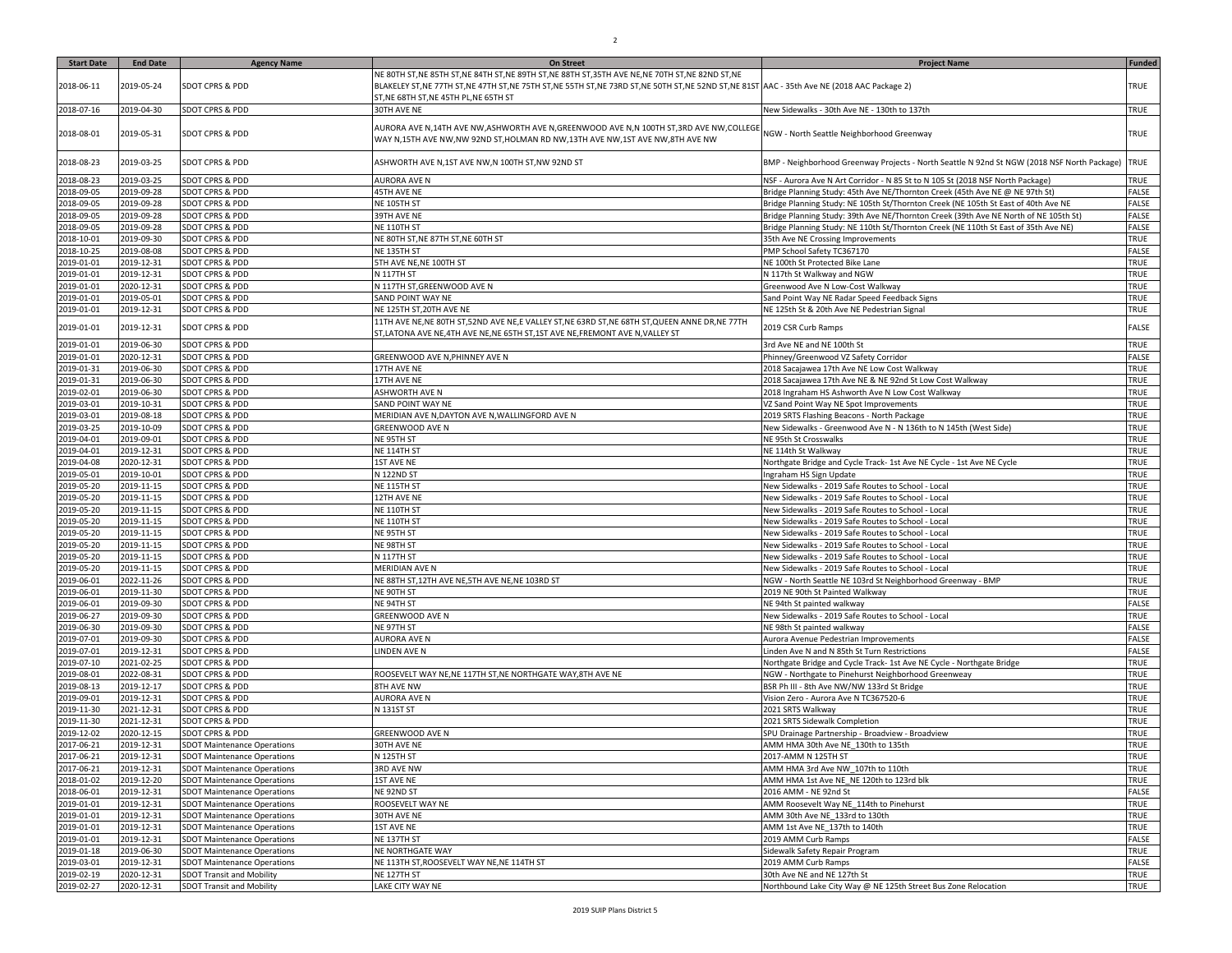| <b>Start Date</b> | <b>End Date</b> | <b>Agency Name</b>                    | <b>On Street</b>                                                                                  | <b>Project Name</b>                                                | <b>Funded</b> |
|-------------------|-----------------|---------------------------------------|---------------------------------------------------------------------------------------------------|--------------------------------------------------------------------|---------------|
| 2018-12-01        | 2019-12-31      | <b>SDOT Transportation Operations</b> | 30TH AVE NE, NE 145TH ST                                                                          | YVYC 2019 - 30th Ave NE & NE 145th St curb ramps                   | TRUE          |
| 2019-01-01        | 2019-12-31      | <b>SDOT Transportation Operations</b> | 20TH AVE NE                                                                                       | YVYC 2019 - 20th Ave NE Ravenna traffic calming                    | TRUE          |
| 2019-01-01        | 2019-12-31      | <b>SDOT Transportation Operations</b> | 15TH AVE NE                                                                                       | YVYC 2019 - 15th Ave NE & NE 85th St crossing improvement          | FALSE         |
|                   | 2019-12-31      |                                       | NE 117TH ST, 1ST AVE NE                                                                           |                                                                    | TRUE          |
| 2019-01-01        |                 | <b>SDOT Transportation Operations</b> |                                                                                                   | YVYC 2019 - Northgate Elementary crossing improvement              |               |
| 2019-01-01        | 2019-12-31      | <b>SDOT Transportation Operations</b> | 33RD AVE NE                                                                                       | YVYC 2019 - 33rd Ave NE Lake City low cost walkway                 | TRUE          |
| 2019-01-01        | 2019-12-31      | <b>SDOT Transportation Operations</b> | <b>NW 137TH ST</b>                                                                                | YVYC 2019 - 1st Ave NW & NW 137th St stop sign                     | TRUE          |
| 2019-01-01        | 2019-12-31      | <b>SDOT Transportation Operations</b> | NE 140TH ST, NE 143RD ST                                                                          | YVYC 2019 - 32nd Ave NE Little Brook stop sign                     | TRUE          |
| 2019-01-01        | 2019-12-31      | <b>SDOT Transportation Operations</b> | NE 105TH ST, NE 104TH PL                                                                          | YVYC 2019 - NE 105th St & NE 104th Pl curb bulbs                   | TRUE          |
| 2019-01-01        | 2019-12-31      | <b>SDOT Transportation Operations</b> | 26TH AVE NE                                                                                       | YVYC 2019 - 26th Ave NE Lake City low cost walkway                 | TRUE          |
| 2019-01-01        | 2019-12-31      | <b>SDOT Transportation Operations</b> | 33RD AVE NE                                                                                       | YVYC 2019 - 33rd Ave NE Lake City midblock crossing                | TRUE          |
| 2017-04-01        | 2019-06-30      | Seattle City Light                    | 12TH AVE NE, ROOSEVELT WAY NE, NE 103RD ST                                                        | Northlink - Sound Transit                                          | TRUE          |
| 2017-04-01        | 2026-12-31      | Seattle City Light                    | NE 120TH ST, 5TH AVE NE                                                                           | Lynnwood Link - Sound Transit                                      | TRUE          |
| 2018-06-01        | 2019-03-30      | Seattle City Light                    | NE 125TH ST                                                                                       | NE 125th - Street light replacement                                | TRUE          |
| 2019-08-20        | 2019-10-19      | Seattle City Light                    |                                                                                                   | SCL Central Lot - Curb Ramps                                       | FALSE         |
| 2019-05-01        | 2019-05-25      | Seattle IT                            | 3RD AVE NW, NW 110TH ST, NW CARKEEK PARK RD                                                       | Parks-Carkeek Park Ed Center                                       | <b>TRUE</b>   |
| 2019-11-05        | 2019-11-30      | Seattle IT                            | 19TH AVE NE, NE 135TH ST                                                                          | Parks-Jackson Park Golf Course                                     | TRUE          |
| 2015-08-27        | 2023-12-31      | Sound Transit                         | 3RD AVE NE, 1ST PL NE, NE 116TH ST, 5TH AVE NE, NE 120TH ST, NE 117TH ST, NE 115TH ST             | Lynnwood Link                                                      | TRUE          |
|                   |                 |                                       | BROOKLYN AVE NE, 15TH AVE NE, NE 62ND ST, NE 43RD ST, NE 66TH ST, NE 67TH ST, NE 63RD ST, 1ST AVE |                                                                    |               |
| 2016-01-01        | 2020-06-02      | Sound Transit                         | NE, NE 55TH ST, 12TH AVE NE, NE 52ND ST, BANNER WAY NE                                            | Northgate Link                                                     | TRUE          |
|                   |                 | SPU                                   | NE 87TH ST                                                                                        | SDOT                                                               | TRUE          |
| 2016-08-22        | 2019-12-31      |                                       |                                                                                                   |                                                                    |               |
| 2017-06-05        | 2019-04-05      | SPU                                   | N 112TH ST                                                                                        | Hydrant Replacement - SPU Cost                                     | TRUE          |
| 2017-06-09        | 2019-12-31      | SPU                                   | NW 130TH ST                                                                                       | Sandboxes & Junction Boxes                                         | TRUE          |
| 2017-06-27        | 2019-06-27      | SPU                                   | LAKESIDE AVE NE                                                                                   | <b>Rehab Progr Mangmnt</b>                                         | TRUE          |
| 2017-06-27        | 2019-06-27      | SPU                                   | LAKESIDE AVE NE                                                                                   | Rehab Progr Mangmnt                                                | TRUE          |
| 2017-07-12        | 2019-12-31      | SPU                                   | <b>AURORA AVE N</b>                                                                               | Drainage Catch Basins                                              | TRUE          |
| 2017-08-02        | 2020-08-02      | SPU                                   | NE 88TH ST                                                                                        | TASK ORDER CONTRACT ? SPOT SEWER                                   | TRUE          |
| 2018-07-16        | 2019-09-16      | SPU                                   | 35TH AVE NE, NE 45TH PL                                                                           | SDOT NE 45th Pl/35th Ave NE-DWW                                    | TRUE          |
| 2018-08-16        | 2019-05-31      | SPU                                   | DENSMORE AVE N                                                                                    | Drainage Spot Improvements                                         | TRUE          |
| 2018-09-26        | 2020-09-26      | SPU                                   | <b>36TH AVE NE</b>                                                                                | Spot Rehab Crews                                                   | TRUE          |
| 2018-11-02        | 2019-03-31      | SPU                                   | SUNNYSIDE AVE N                                                                                   | 2019 DEMAND REQUESTS - CLEANING & CCTV                             | TRUE          |
| 2019-01-02        | 2019-04-02      | SPU                                   | 17TH AVE NE                                                                                       | Ditches & Culverts-Non Stream                                      | TRUE          |
| 2019-01-28        | 2019-03-31      | SPU                                   | <b>NW 127TH ST</b>                                                                                | Sandboxes & Junction Boxes                                         | TRUE          |
| 2019-01-28        | 2019-04-23      | SPU                                   | NE 100TH ST                                                                                       | Sandboxes & Junction Boxes                                         | TRUE          |
| 2019-01-29        | 2019-02-28      | SPU                                   | <b>NW 125TH ST</b>                                                                                | <b>WW Maintenance Holes</b>                                        | TRUE          |
| 2019-02-05        | 2019-04-01      | SPU                                   | N 100TH ST                                                                                        | SDOT 2018 NSF NORTH PACKAGE AURORA AVE N                           | FALSE         |
|                   |                 | SPU                                   |                                                                                                   |                                                                    | TRUE          |
| 2019-02-19        | 2019-08-18      |                                       | N 127TH ST                                                                                        | WW Maintenance Holes                                               |               |
| 2019-02-22        | 2019-12-31      | SPU                                   | ROOSEVELT WAY NE                                                                                  | Rehab Progr Mangmnt                                                | TRUE          |
| 2019-02-24        | 2019-03-26      | SPU                                   | NE 91ST ST                                                                                        | System Enhancement Rewls/Small                                     | TRUE          |
| 2019-02-26        | 2019-05-21      | SPU                                   | N 100TH ST                                                                                        | SDOT 2018 NSF NORTH PACKAGE AURORA AVE N                           | TRUE          |
| 2019-02-26        | 2022-02-21      | SPU                                   | NE 110TH ST                                                                                       | Rehab Progr Mangmnt                                                | <b>TRUE</b>   |
| 2019-03-04        | 2019-08-24      | SPU                                   | DENSMORE AVE N                                                                                    | Drainage Spot Improvements                                         | TRUE          |
| 2019-03-13        | 2019-12-12      | SPU                                   | MERIDIAN PL N                                                                                     | Spot Rehab Crews                                                   | TRUE          |
| 2019-03-19        | 2019-04-18      | SPU                                   | 23RD PL NE                                                                                        | Sandboxes & Junction Boxes                                         | TRUE          |
| 2019-03-29        | 2019-03-31      | SPU                                   | DURLAND AVE NE                                                                                    | Small Landslide Projects                                           | TRUE          |
| 2019-04-13        | 2019-04-14      | SPU                                   | RIVIERA PL NE                                                                                     | Small Landslide Projects                                           | TRUE          |
| 2019-05-01        | 2019-12-31      | SPU                                   | <b>NW NORCROSS WAY</b>                                                                            | TASK ORDER CONTRACT ? SPOT SEWER                                   | TRUE          |
| 2019-05-01        | 2019-12-31      | SPU                                   | NE 106TH ST                                                                                       | TASK ORDER CONTRACT ? SPOT SEWER                                   | TRUE          |
| 2019-05-01        | 2019-12-31      | SPU                                   | NW NORCROSS WAY                                                                                   | TASK ORDER CONTRACT ? SPOT SEWER                                   | TRUE          |
| 2019-05-01        | 2019-12-31      | SPU                                   | MERIDIAN AVE N                                                                                    | TASK ORDER CONTRACT ? SPOT SEWER                                   | TRUE          |
| 2019-05-01        | 2019-12-31      | SPU                                   | 12TH AVE NE                                                                                       | TASK ORDER CONTRACT ? SPOT SEWER                                   | TRUE          |
| 2019-11-01        | 2019-12-31      | SPU                                   | 5TH AVE NE                                                                                        | 2012 CB PROGRAM                                                    | TRUE          |
|                   |                 |                                       | 47TH AVE S, OCCIDENTAL AVE S, SEOLA BEACH DR SW, FAUNTLEROY WAY SW, S DAKOTA ST, 50TH AVE         |                                                                    |               |
| 2019-12-13        | 2020-07-08      | SPU                                   | SW,1ST AVE NE,LAKE WASHINGTON BLVD S,NW MARKET ST,N 63RD ST                                       | 2017 Sewer Lining Large Diameter                                   | TRUE          |
|                   |                 |                                       |                                                                                                   |                                                                    |               |
| 2019-01-01        | 2019-01-11      | Verizon                               |                                                                                                   | Ex UG -8,072.76Ft - STTLWA16-E-F2:15TH AVE NE & NE 66TH ST         | FALSE         |
| 2019-01-21        | 2019-01-25      | Verizon                               | NE NORTHGATE WAY                                                                                  | Bore - STTQWAGK-E-F1A:334 NE Northgate Way, Seattle, WA 98125, USA | TRUE          |
| 2019-02-04        | 2019-02-08      | Verizon                               | NE 125TH ST                                                                                       | Trench - BHS-3:546 NE 125TH ST                                     | FALSE         |
| 2019-02-04        | 2019-02-08      | Verizon                               | LAKE CITY WAY NE                                                                                  | 815' Aerial 9109 NE 91st ST - Lake City                            | FALSE         |
| 2019-02-18        | 2019-02-28      | Verizon                               | NE 117TH ST                                                                                       | Trench - BHS-3:1246 NE 117TH ST                                    | FALSE         |
| 2019-02-18        | 2019-02-22      | Verizon                               | 25TH AVE NE                                                                                       | 97' TRENCH 2503 NE 117TH ST 98125                                  | FALSE         |
| 2019-03-04        | 2019-03-22      | Verizon                               | N NORTHGATE WAY                                                                                   | RR-STTLWA16-E-F1A1:2300 N NORTHGATE WAY                            | FALSE         |
| 2019-03-04        | 2019-03-08      | Verizon                               | ROOSEVELT WAY NE, NE 95TH ST                                                                      | POTHOLE 376' BORE, 59' TRENCH 1015 NE 95TH ST 98115                | FALSE         |
| 2019-03-11        | 2019-03-22      | Verizon                               | NE 80TH ST, ROOSEVELT WAY NE                                                                      | 4,186' AERIAL 1316 NE 80TH ST 98115                                | FALSE         |
| 2019-03-18        | 2019-03-29      | Verizon                               | NE 143RD ST, 32ND AVE NE                                                                          | Trench/Bore - STTLWAZU-E-F2B1B:3183 NE 143RD ST                    | FALSE         |
| 2019-03-18        | 2019-03-29      | Verizon                               | NE 125TH ST, 28TH AVE NE                                                                          | Bore - STTLWAZU-E-F3A3A:12583 28TH AVE NE & 2818 NE 125TH ST       | FALSE         |
| 2019-03-18        | 2019-03-29      | Verizon                               | NE 80TH ST, ROOSEVELT WAY NE                                                                      | 4,186' AERIAL 1316 NE 80TH ST, 98115                               | FALSE         |
| 2019-03-25        | 2019-04-05      | Verizon                               | LAKE CITY WAY NE                                                                                  | 4,022' AERIAL 9109 NE 91ST ST 98115                                | FALSE         |
| 2019-03-25        | 2019-03-29      | Verizon                               | N 130TH ST                                                                                        | 3,895' AERIAL 1101 N 130TH ST, 98133                               | FALSE         |
| 2019-04-01        | 2019-04-12      | Verizon                               | 5TH AVE NE                                                                                        | 1969' AERIAL 10212 5TH AVE NE                                      | FALSE         |
|                   | 2019-04-12      |                                       |                                                                                                   | 2,197' 9015 AURORA AVE N, 98103                                    | FALSE         |
| 2019-04-01        |                 | Verizon                               | <b>AURORA AVE N</b>                                                                               |                                                                    |               |
| 2019-04-01        | 2019-04-12      | Verizon                               | <b>5TH AVE NE</b>                                                                                 | 1,969' AERIAL 10212 5TH AVE NE, 98115                              | FALSE         |